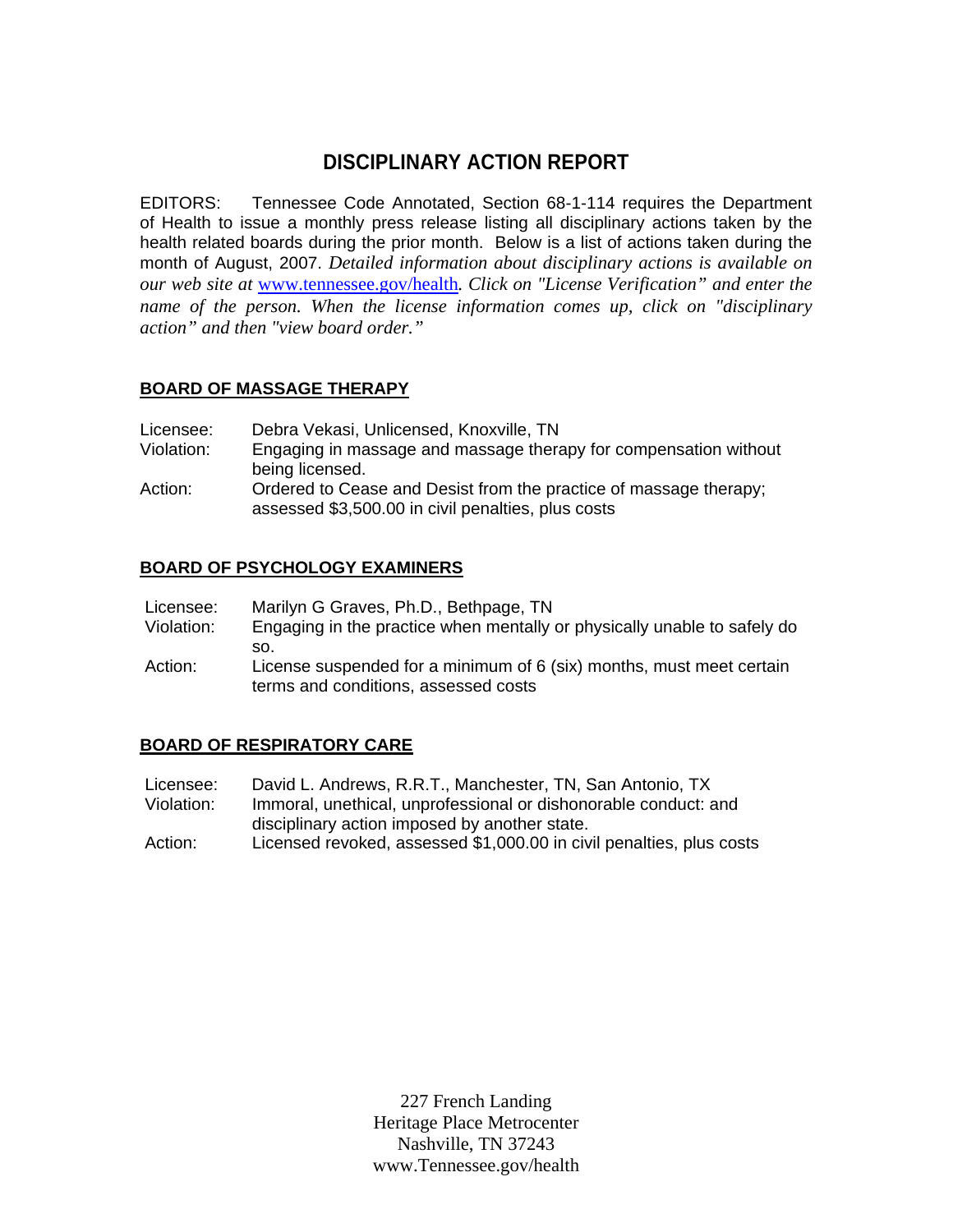## **BOARD OF COMMUNCATIONS DISORDERS AND SCIENCES**

Licensee: Tanya L. Jackson, Unlicensed, Chattanooga, TN<br>Violation: Engaging in unlicensed practice in violation of T. Engaging in unlicensed practice in violation of T.C.A. §63-17-103 Action: Ordered to Cease and Desist practicing speech pathology and representing herself as a speech pathologist, assessed \$15,000 in civil penalties, plus cost

## **BOARD OF VETERINARY MEDICAL EXAMINERS**

| Licensee:<br>Violation:            | John M. Byrd, (unlicensed), Seymour, TN<br>Guilty of a crime; fraud or deceit in procuring or attempting to procure a<br>license to practice veterinary medicine, or presenting to the board<br>dishonest or fraudulent evidence of qualification, or fraud or deception in<br>the process of examination for the purpose of securing a license; conduct<br>reflecting unfavorably upon the profession of veterinary medicine; and<br>addiction to the habitual use of intoxication liquors, narcotics or other<br>stimulants to such an extent as to incapacitate the applicant or licensee<br>from the performance of the applicant's professional obligations and<br>duties |
|------------------------------------|--------------------------------------------------------------------------------------------------------------------------------------------------------------------------------------------------------------------------------------------------------------------------------------------------------------------------------------------------------------------------------------------------------------------------------------------------------------------------------------------------------------------------------------------------------------------------------------------------------------------------------------------------------------------------------|
| Action:                            | License placed on probation for 3 (three) years, must meet certain terms<br>and conditions and assessed costs                                                                                                                                                                                                                                                                                                                                                                                                                                                                                                                                                                  |
| Licensee:<br>Violation:<br>Action: | Deana Ann Hayes, D.V.M. Sweetwater, TN<br>Practice in a facility without a premises permit; and unprofessional<br>conduct<br>Assessed \$1,600.00 in civil penalties, plus costs                                                                                                                                                                                                                                                                                                                                                                                                                                                                                                |
| Licensee:<br>Violation:<br>Action: | Julia Sexton, (unlicensed), Seymour, TN<br>Engaging in unlicensed practice in violation of T.C.A. §63-12-119<br>Ordered to CEASE and DESIST in the unlicensed practice of veterinary<br>medicine; assessed \$1,000.00 in civil penalties; and ordered to pay costs                                                                                                                                                                                                                                                                                                                                                                                                             |
| Licensee:<br>Violation:<br>Action: | Woody Wyatt, (unlicensed), Middlesboro, KY<br>Engaging in unlicensed practice in violation of T.C.A. §63-12-119<br>Ordered to CEASE and DESIST in the unlicensed practice of veterinary<br>medicine; assessed \$1,000.00 in civil penalties; and ordered to pay costs                                                                                                                                                                                                                                                                                                                                                                                                          |

#### **Abuse Registry Placements**

Individual: Sheila Richardson Abuse: Physical, Verbal Action: Placed on Abuse Registry

| Individual: | Amanda Whitten                  |
|-------------|---------------------------------|
| Abuse:      | Misappropriation                |
| Action:     | <b>Placed on Abuse Registry</b> |

227 French Landing Heritage Place Metrocenter Nashville, TN 37243 www.Tennessee.gov/health